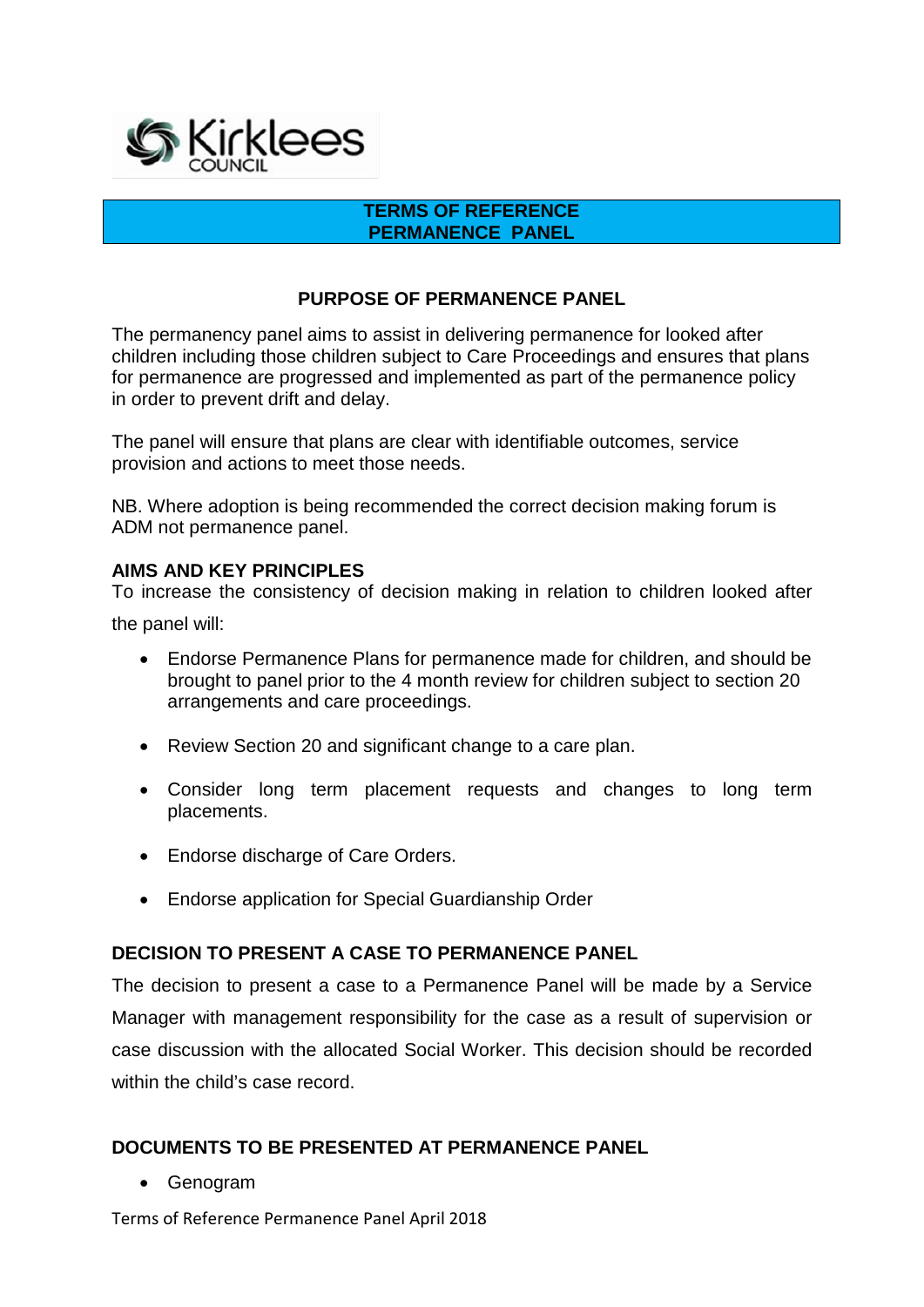- Up to date Chronology
- Up to date Assessment
- Up to date Plan for the child/children
- Permanence panel Pro-forma

All relevant documents should be sent to the administrative support no later than **5pm on Wednesday** of the week prior to the meeting**.** All documents must be submitted via email **[permanenceplanningmeeting@kirklees.gov.uk](mailto:permanenceplanningmeeting@kirklees.gov.uk)**

# **FREQUENCY OF PANEL**

Permanence Panel is scheduled to take place on a weekly basis. However, if the welfare of the child requires that a decision is made before the next scheduled meeting, then the relevant Service Manager will discuss the case with the Head of Service. For example, where a decision is required in regards to a placement movement due to safeguarding concerns.

The decision taken outside of the panel will be endorsed by the next panel.

The panel will meet every Tuesday afternoon and held at Civic Centre 1.

- You will receive an invite with the date, time and venue
- Any alterations to arrangements will be communicated to meeting attendees as soon as possible prior to the meeting.

# **PANEL MEETING**

The meeting will be chaired by the Head of Service.

Panel members will include**:** 

- Head of Service
- Service Manager
- Legal Representative
- Legal Project Officer
- Independent Reviewing Officer
- Business Support

Prior to the meeting Service Delivery Managers will be required to sign off and quality assure all documents submitted to panel.

Each staff member attending will be expected to make a verbal summary of the reasons for and content of the request and be prepared to answer any points of clarification from the chair.

Terms of Reference Permanence Panel April 2018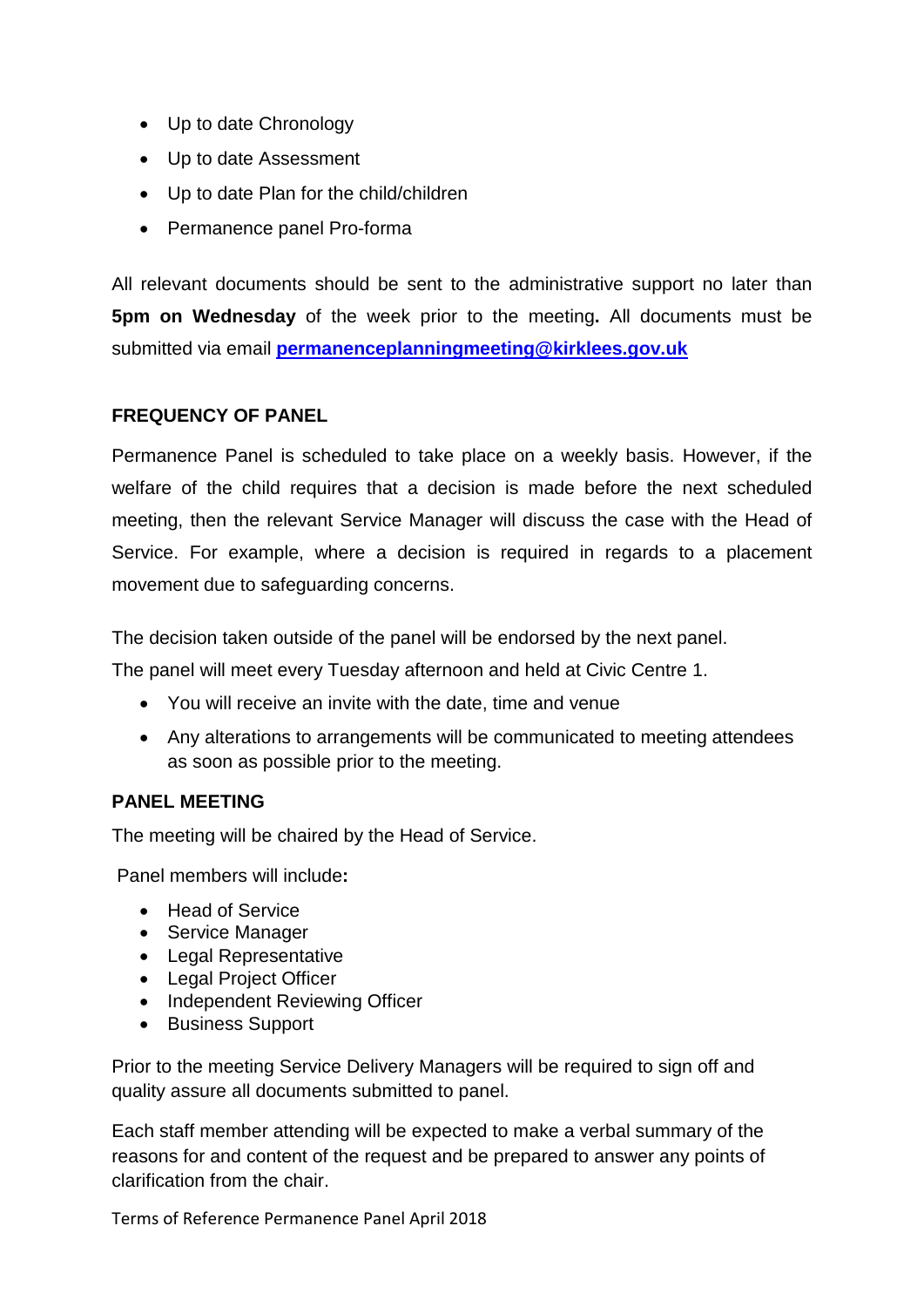Service Delivery Managers and team managers to ensure that an alternative representative will be identified by the team to attend in the absence of the allocated worker.

Meeting attendance will be monitored and recorded in the minutes.

The administrative support will circulate all relevant documentation to panel members by close of business on Thursday of each week.

# **RECORDING OF PERMANENCE PANEL**

The Business Administrator will be responsible for ensuring that a written record of the meeting is made.

The meeting proceedings will be recorded as a formal minute, including request details, brief summary of discussion and outcomes. A review timescale should also be included for each case discussed if appropriate.

The record should be checked for accuracy by the chair before being circulated to all attendees.

The panel decision for each child will be recorded on the child's record within 48 hours of the panel.

# **ROLE OF THE LEGAL PROJECT OFFICER**

The Legal Project Officers main role within Permanence Panel is tracking of:

- Children subject to Section 20 Accommodation
- Children in care proceedings (public and private law cases)
- Children placed at home under Placement with Parent Regulations

The Case Manager will provide the Permanence Panel with regular updates in respect of tracking cases, identifying risks, drift and delay.

# **ROLE OF THE PANEL ADMINISTRATOR:**

- Book a room
- Collate and distribute meeting documents.
- Prepare the agenda
- Take notes of each case discussion and decision.